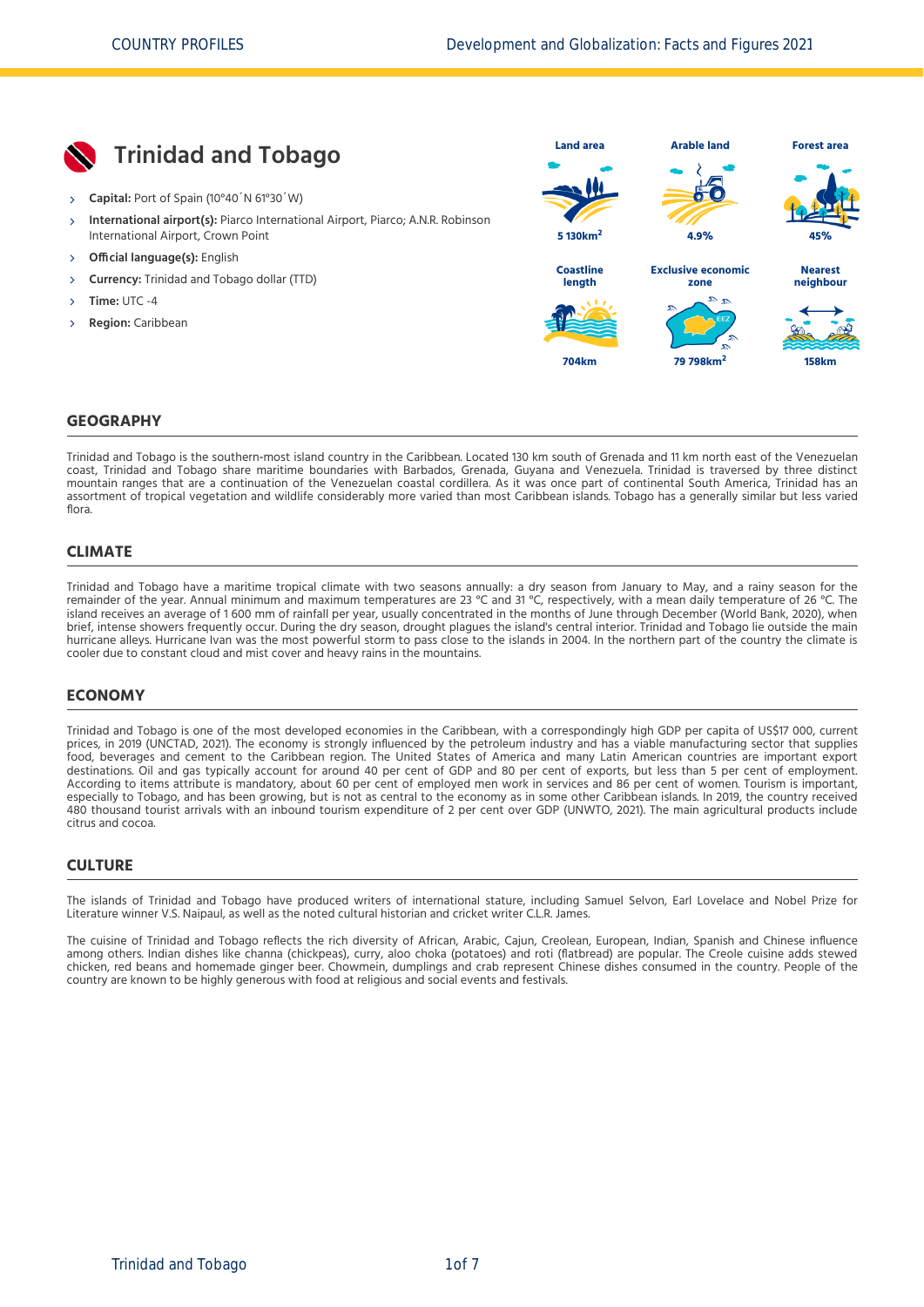#### **ECONOMIC TRENDS**



Trinidad and Tobago 2 of 7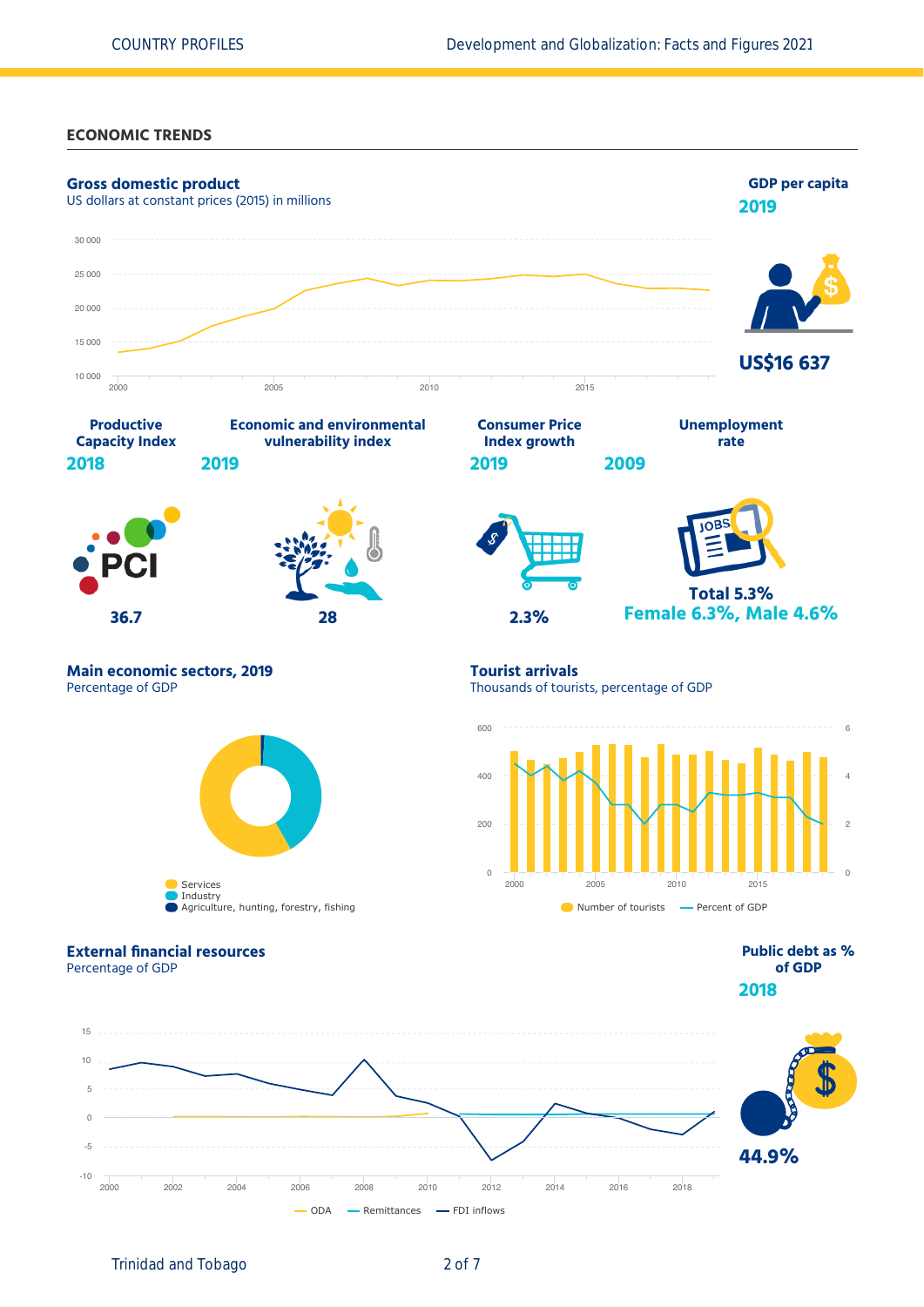## **MARITIME TRANSPORT**

#### **Fleet size**

Number of ships

| Ship type            | 2011 | 2019 |
|----------------------|------|------|
| <b>Total fleet</b>   | 1407 | 1407 |
| Oil tankers          | 264  | 266  |
| <b>Bulk carriers</b> | 311  | 333  |
| General cargo        | 161  | 77   |
| Container ships      | 52   | 49   |
| Other types of ships | 619  | 682  |

## **Port performance**

Ranked by 2019 data within SIDS group

| <b>Indicators</b>            | 2019    | <b>SIDS Ranking</b> |
|------------------------------|---------|---------------------|
| Number of port calls         | 5 1 2 7 |                     |
| Median time in port (days)   | 1       |                     |
| Average age of vessels       | 13      | 28                  |
| Average size (GT) of vessels | 17 375  |                     |



**Container port throuput**

**2019**

**368 055 TEU**

# **Bilateral connectivity index, 2019**

Top 5 partners



## **Liner shipping connectivity index** Maximum China Q1 2006=100

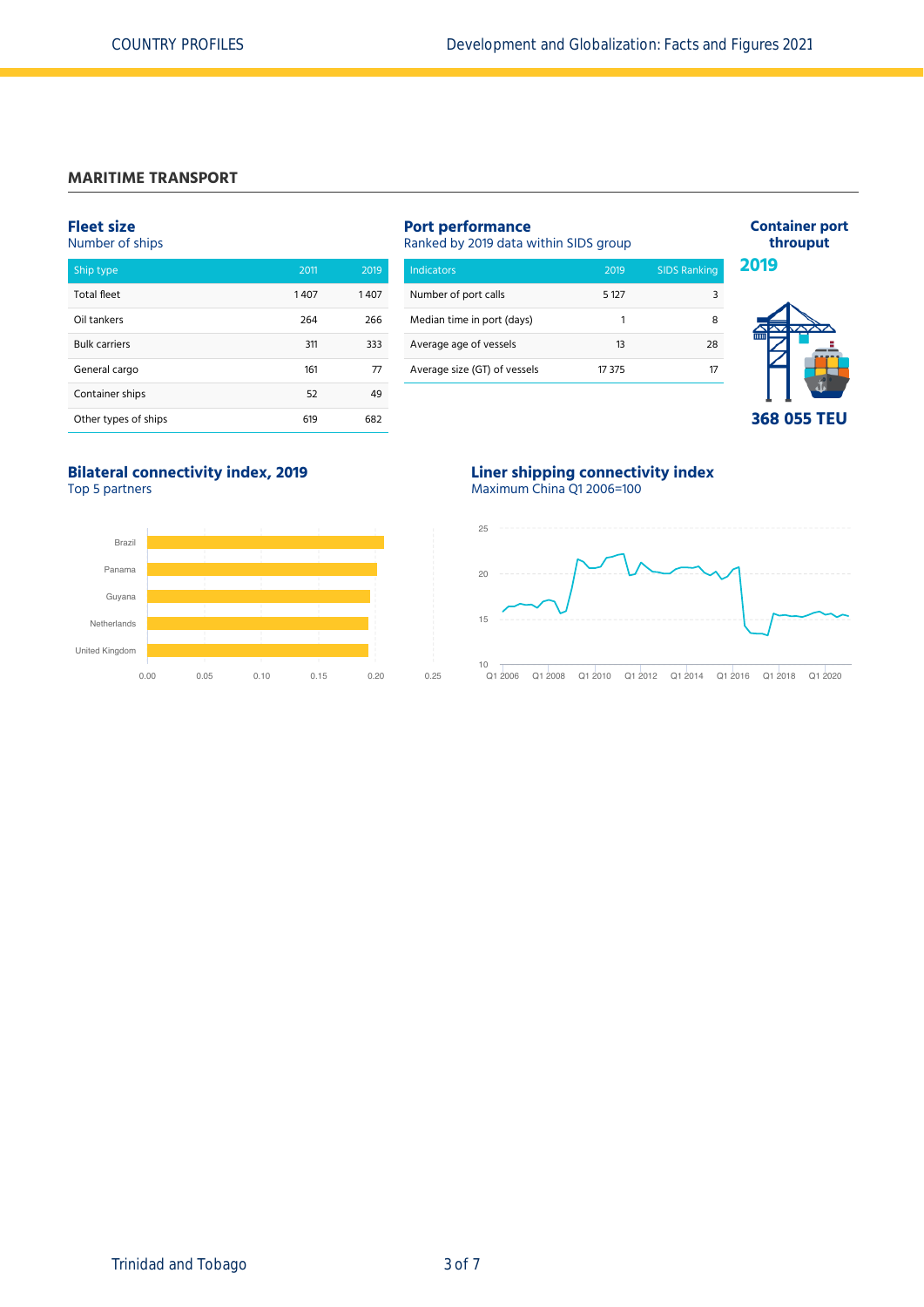## **POPULATION**

#### **Total population**

Thousands of people, share of urban population



**Life expectancy**

## **Population development indicators**

| Indicators                                    | Period | Value |
|-----------------------------------------------|--------|-------|
| Poverty headcount (% of population)           |        |       |
| Human development index                       | 2018   | 0.8   |
| Human assets index                            | 2020   | 93    |
| Adult literacy rate (15+ years, both sexes %) |        |       |
| Gender inequality index                       | 2019   | 0.3   |



**Population**

**per km<sup>2</sup>**



**Dependency**

**Age structure by gender, 2019**



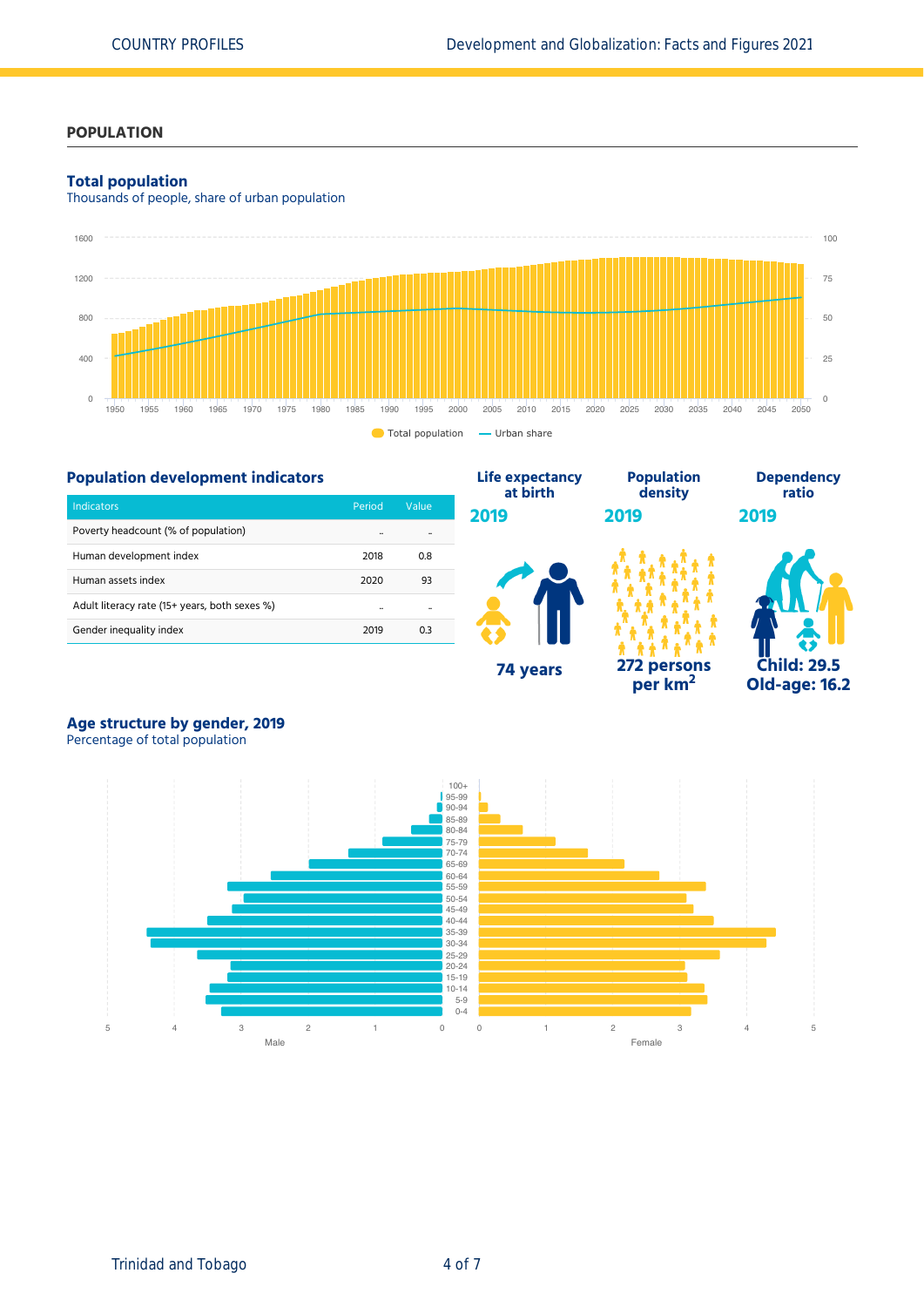## **INTERNATIONAL TRADE**

## **Merchandise and services trade**

US dollars in millions

| <b>Indicators</b>   | 2005 | 2010   | 2015    | 2019    | 2019 (% of GDP) |
|---------------------|------|--------|---------|---------|-----------------|
| Merchandise exports | 9942 | 10 982 | 10748   | 7 1 9 2 | 31              |
| Merchandise imports | 5694 | 6480   | 9 2 3 3 | 6327    | 27.3            |
| Services exports    | 897  | 874    | 1125    | 772     | 3.3             |
| Services imports    | 545  | 389    | 2914    | 1708    | 7.4             |
|                     |      |        |         |         |                 |



## **Top 5 partners in merchandise trade, 2019**

Exports in millions US dollars



## **Merchandise exports by product group, 2019**



## **Services exports by category, 2019**

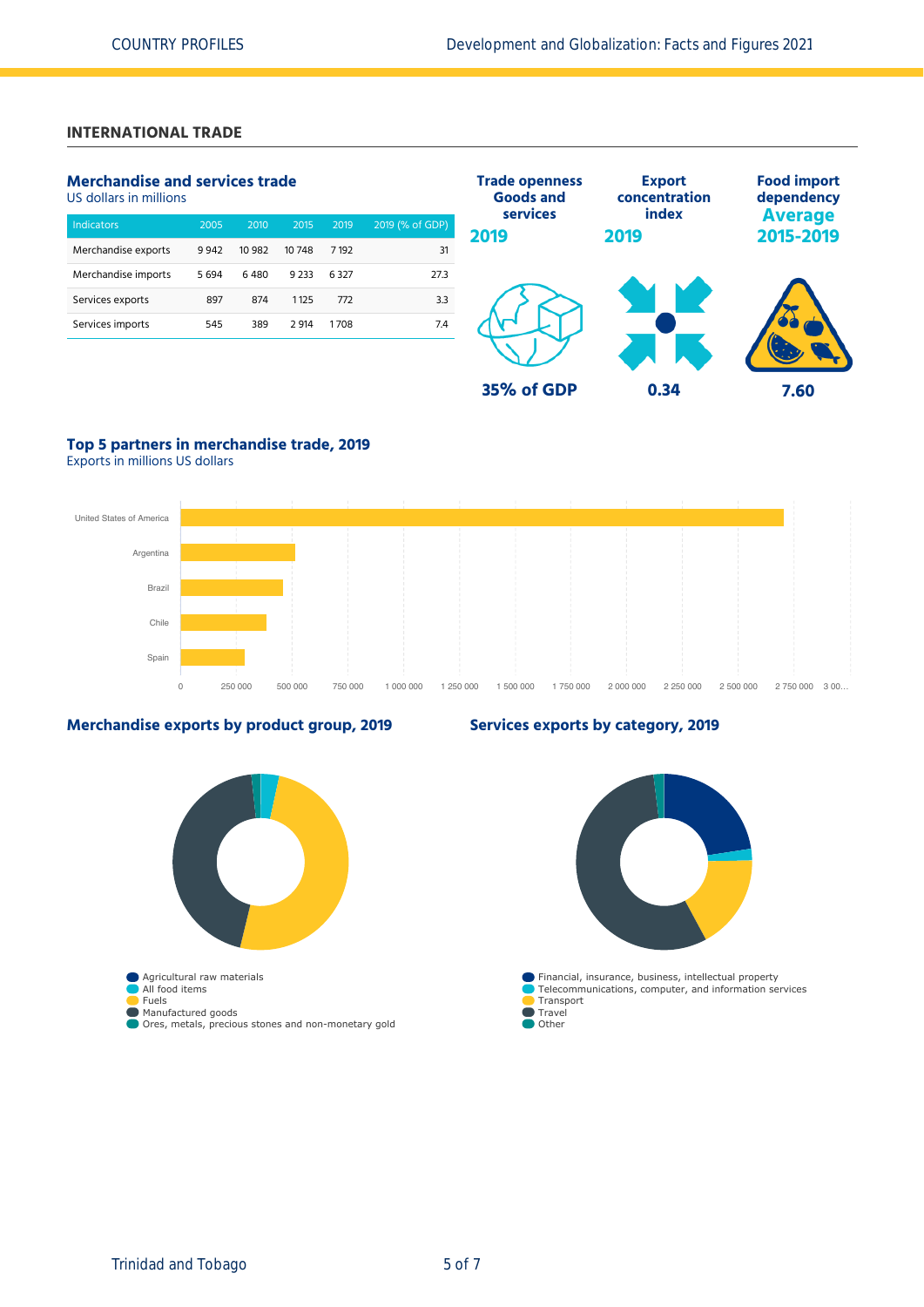### **ENVIRONMENT**



**Disasters indicators Disasters indicators Data not available** 

## **INFORMATION AND COMMUNICATIONS TECHNOLOGY**